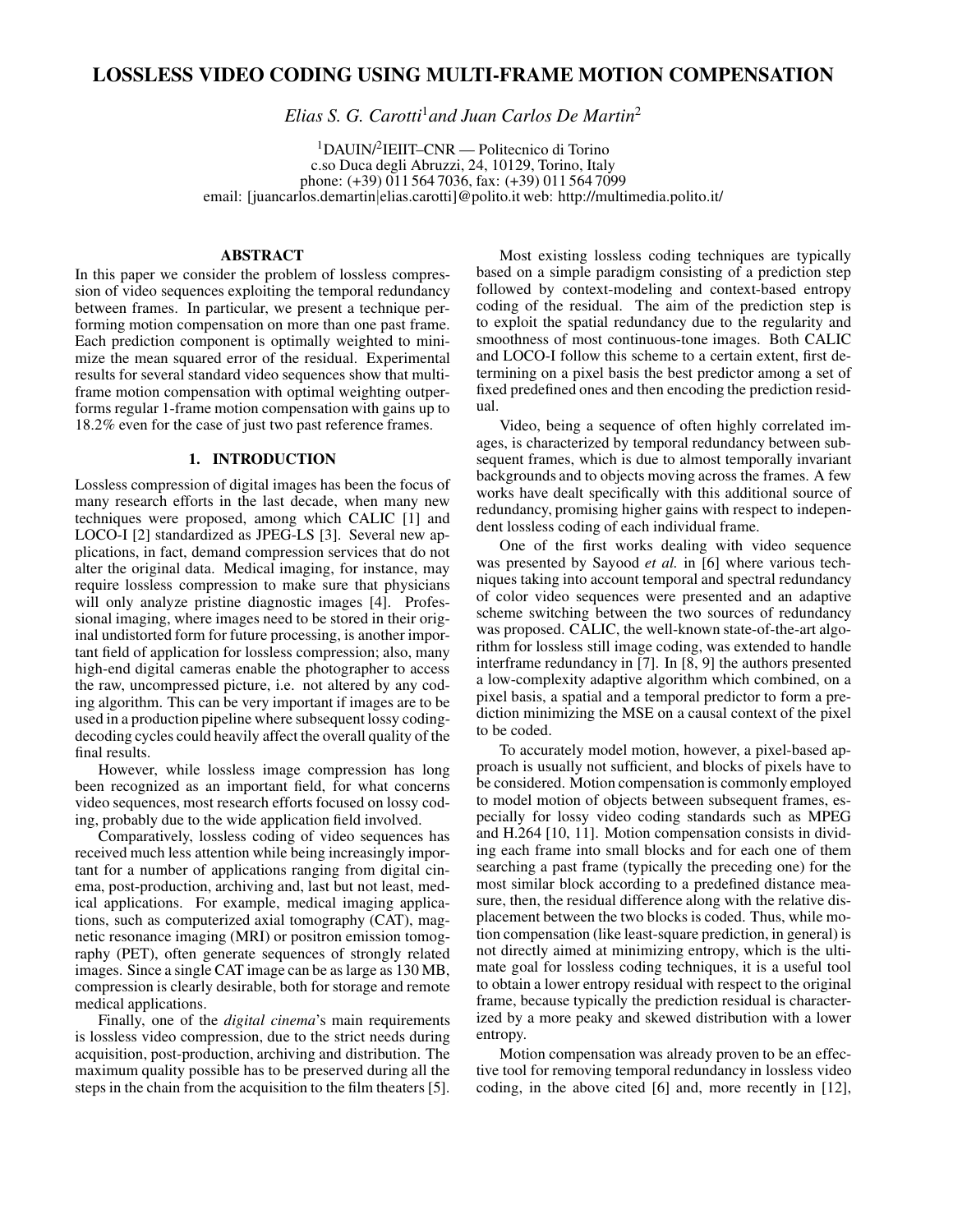| Red | Green                                                                                                                                                                                                                           | Blue |  |
|-----|---------------------------------------------------------------------------------------------------------------------------------------------------------------------------------------------------------------------------------|------|--|
|     |                                                                                                                                                                                                                                 |      |  |
|     |                                                                                                                                                                                                                                 |      |  |
|     | $\begin{array}{rrrrr} 0.88 & 0.96 & 0.92 & 0.89 & 0.97 & 0.92 & 0.91 & 0.97 & 0.93 \\ 0.87 & 0.93 & 0.89 & 0.88 & 0.94 & 0.90 & 0.90 & 0.95 & 0.92 \\ 0.83 & 0.88 & 0.85 & 0.85 & 0.89 & 0.86 & 0.86 & 0.90 & 0.88 \end{array}$ |      |  |

Table 1: Correlation coefficients between  $3 \times 3$  pixel neighborhoods in the same positions in frame[i] and frame[i-1] (sequence: mobile and calendar).

| Red | Green | <b>Blue</b> |  |  |
|-----|-------|-------------|--|--|
|     |       |             |  |  |
|     |       |             |  |  |
|     |       |             |  |  |

Table 2: Correlation coefficients between  $3 \times 3$  pixel neighborhoods in the same positions in frame[i] and frame[i-2] (sequence: mobile and calendar).

where a technique combining motion estimation using the previous frame as a reference with backward-adaptive leastsquare prediction was proposed.

The main contributions of this paper regard motioncompensation applied to lossless coding of video sequences. In particular, we show that multiple reference frames combined with least-square weighing can considerably improve the performance of motion compensation-based lossless video coding. We experimentally prove that gains up to 18.2% can be achieved by exploiting the correlation between a frame and the two preceding, with respect to regular one frame based motion compensation. The proposed technique can be integrated into other motion compensationbased lossless video sequence compression algorithms, such as the technique described in [12].

The rest of this paper is organized as follows: in Section 2 the main sources of redundancy in a video sequence are described, the proposed algorithm is presented in Section 3, and results are discussed in Section 4; finally, conclusions are drawn in Section 5.

#### 2. VIDEO SEQUENCE REDUNDANCY

The main sources of correlation in a color video sequence are spatial, temporal and spectral redundancy.

Spatial redundancy depends on the correlation between pixels of the same color band belonging to the same frame, and is typically very high, at least for continuous-tone natural images.

Temporal redundancy depends on the correlation between pixels of temporally adjacent frames and is typically exploited by lossy video compression techniques such as MPEG which depend on effective removal of temporal redundancy to achieve high compression ratios.

Experiments show that in several cases temporal correlation decreases slowly with time, being quite high even between frames separated by ten or more other frames. As an example, Table 1 shows the correlation coefficients for  $3 \times 3$ neighborhoods in the same position in the current and the previous frames for the test video sequence Mobile and calendar. Table 2 shows the same information about the current frame and the frame before the previous one. Clearly, it is apparent that there is a potential gain if more than one past reference frame is used for predicting the current one.

Finally, color video sequences are characterized by another source of redundancy, which is due to the correlation between the different color bands of a frame; this is usually referred to as spectral redundancy. Typical color video sequences have three color bands (usually red, green and blue).

In this paper we address the problem of exploiting temporal redundancy as well as spatial redundancy by means of multi-frame motion compensation.

#### 3. ALGORITHM DESCRIPTION

In this section we will briefly review regular motion compensation with one past reference frame and we propose an extension using two reference frames. When motion compensation is performed, the frame to-be-coded, *i*, is divided in a number of blocks of size  $N \times N$ ; for each block  $\underline{B}^i(p)$  at position  $p = (x, y)$ , the previous frame  $i - 1$  is searched in a neighborhood of  $\underline{p}$  for a block  $\underline{B}^{i-1}(\underline{p}+\underline{v}) = (b_1^{i-1}, \dots, b_{N^2}^{i-1})$ which minimizes a given distance measure; commonly employed measures are the euclidean distance between the two blocks or the sum of absolute differences.

The residual difference

$$
\underline{e} = \underline{B}^i(\underline{p}) - \underline{B}^{i-1}(\underline{p} + \underline{v}),\tag{1}
$$

is then entropy-coded along with the corresponding motion vector,  $v<sub>x</sub>$ , indicating the relative displacement of the two blocks.

We propose a scheme where more than one reference frame is used, i.e., Eq. 1 becomes

$$
\underline{\hat{e}} = \underline{B}^i(\underline{p}) - \sum_{j=1}^M w_j \cdot \underline{B}^{i-j}(\underline{p} + \underline{v}_j),\tag{2}
$$

where *M* is the number of past frames used for prediction and  $\underline{\mathbf{W}}(\underline{p}) = (w_1(\underline{p}), \dots, w_M(\underline{p}))$  are appropriate weights. This means that for each block  $\underline{B}^i(p)$  a closest match is sought for in a number *M* of past frames and a prediction is formed as a weighted linear combination of the selected blocks from the preceding frames. To take into account non-stationarity across the frame, since correlation between blocks in the current frame and the past reference frames is not constant, these weights cannot be considered constant but they need to be computed for each block.

The weights  $\underline{W}(p)$  (for the sake of simplicity in the rest of the paper we will refer to them simply as **W** and  $w_i$  respectively) are computed so as to minimize the Minimum Squared Error (MSE) of the residual, by solving for leastsquares the system of equations:

 $\underline{\mathbf{C}} \cdot \underline{\mathbf{W}} = \underline{\mathbf{R}}$ ,

where

$$
\underline{\mathbf{C}} = \left[ \begin{array}{cccc} b_1^{i-1}(\underline{p} + \underline{v}_{i-1}) & \dots & b_1^{i-M}(\underline{p} + \underline{v}_{i-M}) \\ \vdots & \ddots & \vdots \\ b_{N^2}^{i-1}(\underline{p} + \underline{v}_{i-1}) & \dots & b_{N^2}^{i-M}(\underline{p} + \underline{v}_{i-M}) \end{array} \right]
$$

is a matrix whose columns are made from each prediction component block's pixels and

$$
\mathbf{\underline{R}} = \left[ \begin{array}{c} b_1^i(\underline{p} + \underline{v}_i) \\ \vdots \\ b_{N^2}^i(\underline{p} + \underline{v}_i) \end{array} \right]
$$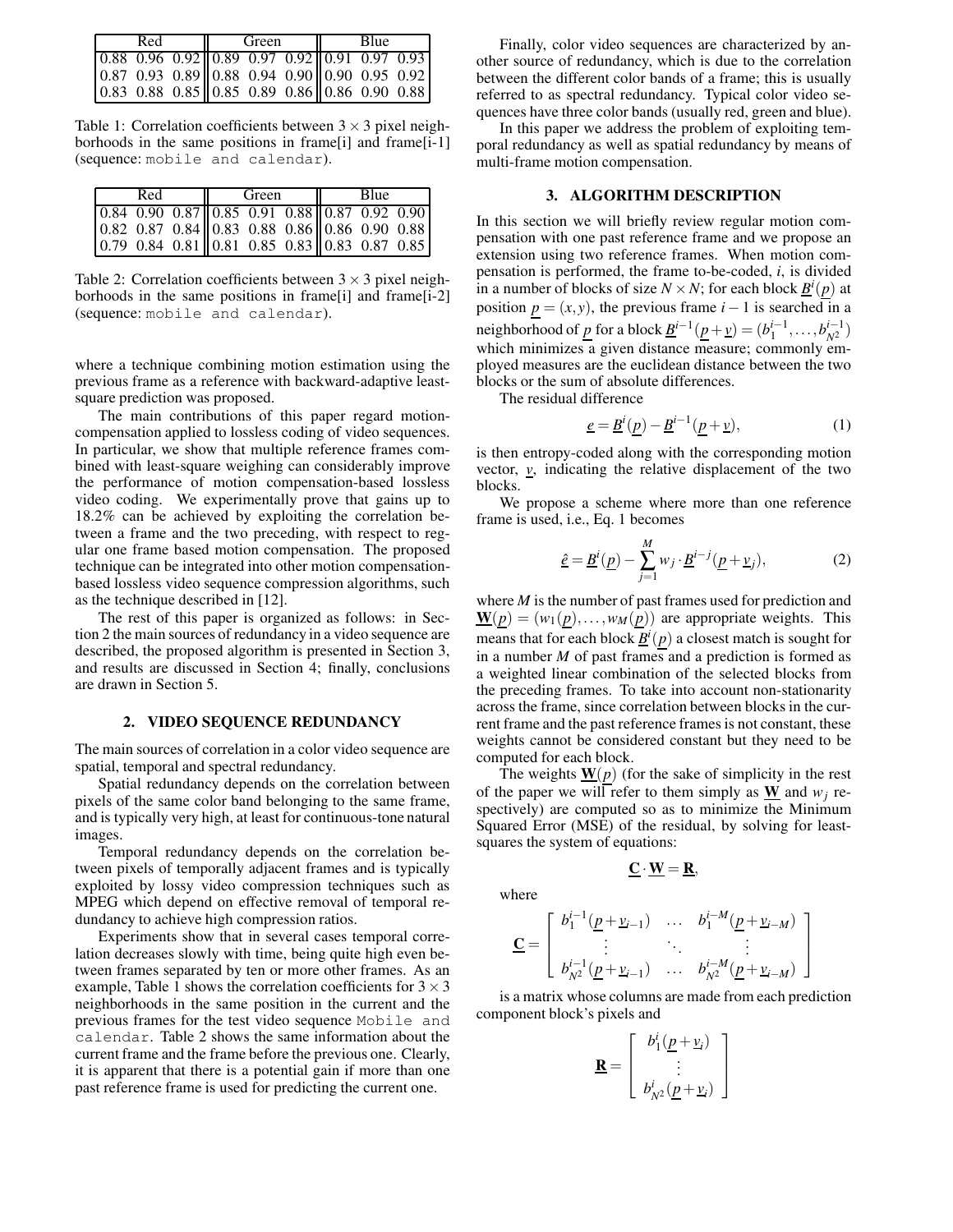

Figure 1: This pictures displays the distribution of the two weights  $(w_1, w_2)$  computed from the training set. It is evident how most of the points are on the line  $w_2 = 1 - w_1$ .

is a column vector containing the pixel values of the block to be predicted. Typically, this is an over-determined system, i.e., with more equations than unknowns, for which an exact solution cannot be found in general, but which can be can be easily and quickly solved for a solution minimizing the Mean Square Error (MSE) through SVD or QRdecomposition.

The weights  **for one block are not independent one** from the others and, typically, their sum is about one, which is reasonable and expected because all the blocks have approximately the same energy, having been chosen to minimize the MSE with respect to  $\underline{B}^i(p)$ . Figure 1 shows the distribution of W for the two-frame case, thus they can be quantized with a vector quantizer to minimize the bitrate needed to encode them. For this purpose, an optimal (in the MSE sense) vector quantizer can be designed on a training set and used at the encoder assuming it is known at the decoder. For each block the encoder computes the optimal weights, quantizes them, transmits the quantization index as side information and uses the corresponding quantized version  $(\hat{w}_1, \ldots, \hat{w}_M)$  in Eq. 2 to compute the prediction residual, so that the decoder can invert the process and losslessly reconstruct the original frame.

On the other side, the decoder needs to be given both the motion vectors  $\underline{v}_j$  and the quantization indices for  $\underline{W}$  so that the same prediction can be formed and added to the residual thus allowing perfect reconstruction. As a consequence, the encoded bit-stream consists of the prediction residuals and the side information, i.e., the motion vectors and the quantization indices. Of course, performing motion-compensation on *M* frames implies also sending *M* motion vectors as side information, which accounts for a slight increase in bitrate. Due to the high correlation between adjacent motion vectors, though, their entropy is very low compared to the savings achieved in coding the residuals.

Moreover, when some of the weights  $\hat{W}$  tend to be approximately 1.0 for some specific frames and 0.0 for all the others, then not all the motion vectors need to be transmitted and just the relevant frames should be used for prediction, thus achieving some additional bitrate saving.



Figure 2: Zero-order Entropy for the Green band of the last 40 frames of the video sequence Foreman in the cases of motion compensation using one and two past reference frames. Most notably the 0-order entropy level for the two frames case is consistently under the other.

As can be easily seen the whole process is highly asymmetrical, with a fairly complex encoder and a simple decoder.

#### 4. RESULTS

We implemented and tested the proposed technique using two past reference frames  $(M = 2)$  and we compared it with regular motion compensation; in both cases the test set considered was the green band of a number of standard color video sequences.

The block size was chosen to be  $16 \times 16$  ( $N = 16$ ) which is a common choice, for example in MPEG and H.264, and the search range for full motion-compensation was set to  $\pm 8$ pixels; the weights *W* were quantized on 5 bits, so that the amount of side information needed to transmit them could be considered negligible with respect to the gain; for the chosen block size the increase in bitrate for transmitting the weight's quantization indices is less than 0.02 bits per pixel.

Figure 2 depicts 0-order entropy for 1-frame and 2-frame motion compensation for the standard test video sequence foreman; it is evident how using two frames consistently delivers a lower entropy level over single-frame motion compensation.

This example is confirmed by the average results shown on Table 3 for several test sequences; for each one of them compression was performed excluding the first 50 frames, which were used to train the vector quantizer.

Gains up to 18.21% are achieved for the video sequences Salesman and Mobile & Calendar which are rich of highfrequency content. Lower gains are achieved on Akiyo and Silent, which are two similar video sequences in which a foreground person moves slowly in front of a static background; this behavior is probably due to the fact that a significant part of each picture is almost constant so that increasing the number of frames used for prediction gives a negligible contribution with respect to single frame prediction.